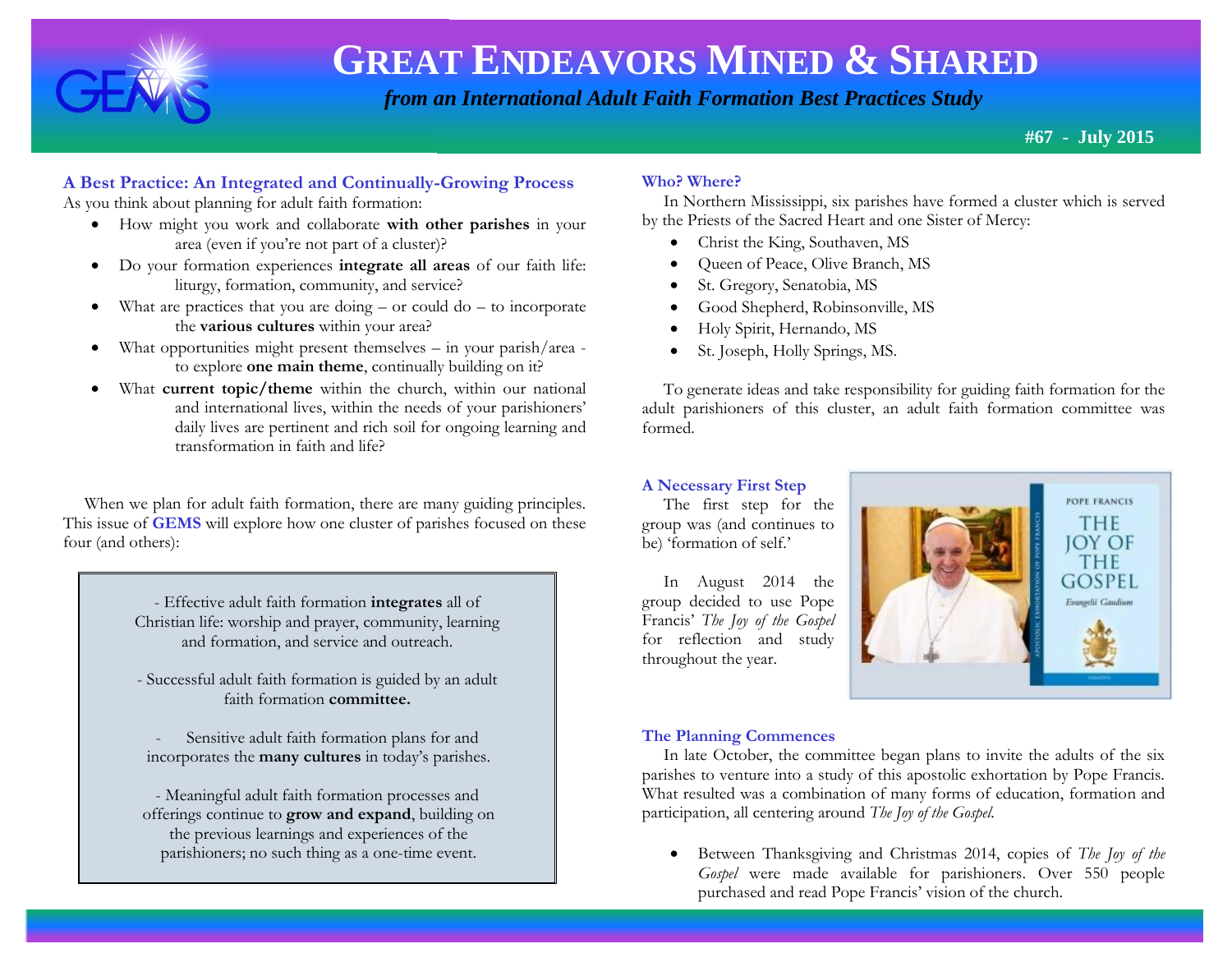At the same time, publicity was begun for a coming parish mission which focused on the messages of the document.

#### **The Key Event**

 The parish mission took place three evenings in English and in Spanish in January 2015. Two hundred people participated in this opportunity.

 In order to accommodate both English and Spanish in the same evening, the schedule was arranged that while the talk was given in English, supper was served to the Spanish-speaking group who then attended the talk in Spanish. The English-speaking participants were served supper during the Spanish talk. Child care was provided.



*Used with permission from Scottish Catholic Education Service (Michael McGrath Director)*

#### **The Learning Continued**

 The follow-up to the mission was to form "conversation groups" throughout Lent and beyond. Sr. Emily Morgan, RSM comments: "The use of the title "conversation groups" led to many more groups being formed (35 in all) as opposed to calling them "study groups."

 The guidelines for each group were simple (and open to the needs of each particular group):

- Use Pope Francis' *The Joy of the Gospel* for your study and reflection in the way that is most helpful for your group.
- There is no time-table for finishing the book.
- The key is the conversation. Take a sentence, a paragraph, a chapter…..; whatever feels right for your group.

#### **The Diversity of the Groups**

 Convinced that "one size does not fill all," the plans – and actualities – saw a diversity of groups. Some groups:

- finished their exploration by the end of Lent
- continued throughout the summer months
- finished the book and then asked for more material to keep their group going
- met in homes; some gathered in the parish hall
- consisted of all men; some were all women
- (most) were advertized so that anyone could join; a few were formed by already existing groups specifically for those groups

 Some parishioners read the book on their own and did not join a group. Sr. Emily remarked: "We could not keep up with all the groups and all the ways *The Joy of the Gospel* was being read and discussed.!"

#### **The Learning was Integrated**

 In addition to the parish mission and the conversation groups, *The Joy of the Gospel* was integrated into the life of the parish: focused introductions to the messages of *The Joy of the Gospel* at the penitential rites at Mass, the general intercessions, the homilies, the Sunday bulletins, etc.

#### **The Learning was Diversified**

 Many of the conversation groups desired to continue after their study of *The Joy of the Gospel*. Many groups found their own materials; in other cases, Sr. Emily made suggestions, knowing the group and their interest. Some of the many resources being used:

- Scripture study flowing from the Sunday Scriptures
- College level courses (Catholic Adult Leadership Learning)
- Catechist certification courses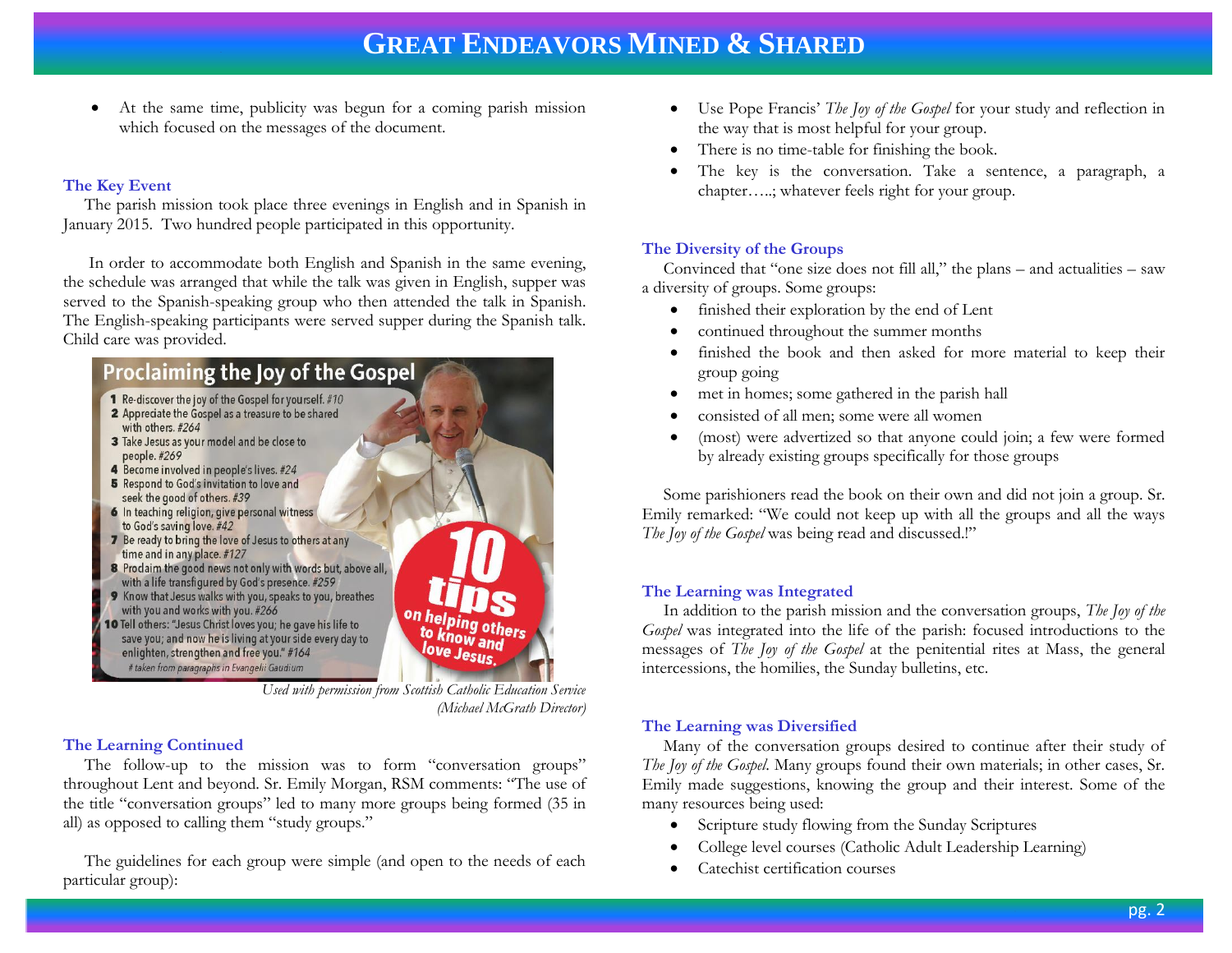- A men's prayer breakfast using Vatican II documents on Church
- *Why Catholic?* from Renew International
- The video series *Catholicism*
- Various short term opportunities such as *Living Eucharist* and *Disciples in Mission* from Paulist Press
- Scripture study from Little Rock Scripture Study (such as the Infancy Narratives during Advent)

#### **The Culmination of the year on The Joy of the Gospel**

 Wrapping up the work of the year came with a large celebration of Pentecost using the theme of *Gifted, Called and Sent by the Joy of the Gospel*. Pentecost afternoon found 300 people at Holy Spirit Parish (one of the 6 parishes in the cluster) for a prayer service of processions with banners, Scripture, singing and prayer celebrating the many cultures within the cluster (Anglo, Irish, Italian, Hispanic {from all countries in Central and South America}, Filipino, Guam, Vietnamese, Chinese, African American}).

 During the prayer, an activity brought the year's theme and project to a close. At the front of church were easels – one with the name of each parish.



The participants were given pens and post-it notes to answer the question: "Having been nourished by the Joy of the Gospel, what are you now called to do?" While music played, each person brought forward their answer, placing it on their parish board. Quiet time was then given for people to peruse and read the responses of others.

 This question and time for reflection helped people to focus on translating the "learning" into action. For many people, it intensified and made more explicit what they were already doing, since many parishioners of the six parishes were already living their call to service and outreach through:

- active involvement with [Sacred Heart Southern Missions in Walls, MS](http://www.shsm.org/site/PageServer?pagename=homepage) which runs seven social service centers with many programs: food pantries, clothing stores, housing programs, AIDS programs, educational programs.
- collecting baby items for the Pregnancy Care Center
- working with interfaith groups
- contributing to baskets of food, toys, and clothes at Christmas
- participating in week-long and sometimes weekend opportunities for work on housing rehab projects in their poorer neighborhoods
- joining the cleanup project for the recent tornado damage in Holly Springs

 Sr. Emily remarked, "I think the main point of all the 'works of mercy evangelization' would be that people are more INTENTIONAL about their actions in terms of helping the poor and even in care of the earth. A young adult said to me last week: "Remember *what Laudato Si'* says!"

 Following the prayer service, another procession formed (with banners from the many counties/culture mentioned above and from each parish) and

was led to the parish hall by three Vietnamese dragons. A potluck dinner was enjoyed, with entertainment by the cluster's Mexican Folkloric dance group and the Vietnamese youth group dancers. The evening ended with the breaking of three piñatas.



#### **The Venture Continues into another Year**

 Given the enthusiasm and response to *The Joy of the Gospel,* the adult faith formation committee met in August 2015 to plan for the coming year. They found that Pope Francis again provided rich material:

- The Year of Mercy
- *Laudato Si'*
- The Synod on the Family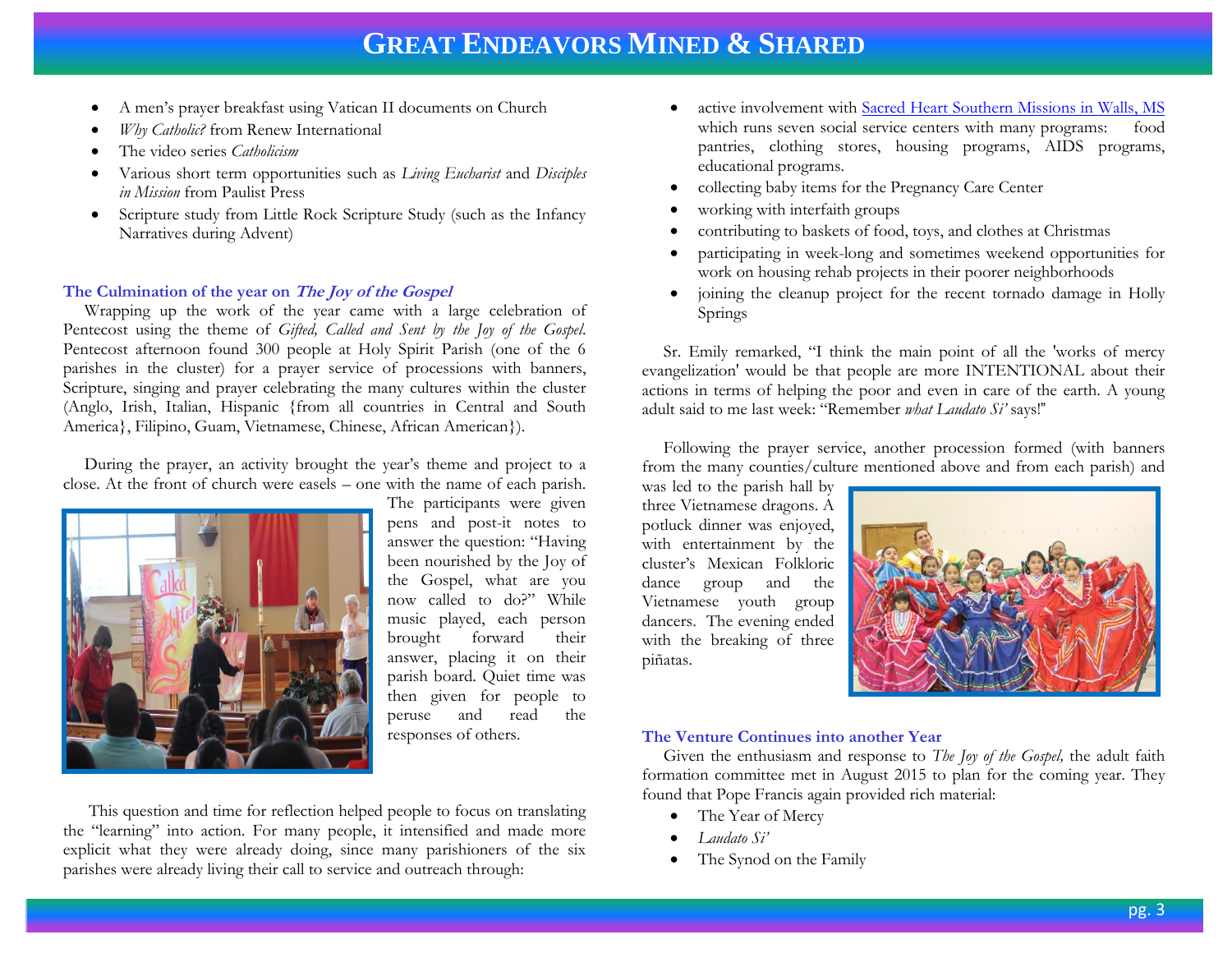Questions were formulated by the committee to guide this new year:

- How does Mercy form and inform the family and how does Mercy form and inform 'our common home'?
- How will we promote this throughout 2015-2016?

#### **Beginning again with the Necessary First Step**

Formation for the committee went directly to the core documents:

- Pope Francis' *Bull of Indication of the Extraordinary Jubilee of Mercy* [\(http://w2.vatican.va/content/francesco/en/apost\\_letters/document](http://w2.vatican.va/content/francesco/en/apost_letters/documents/papa-francesco_bolla_20150411_misericordiae-vultus.html) [s/papa-francesco\\_bolla\\_20150411\\_misericordiae-vultus.html\)](http://w2.vatican.va/content/francesco/en/apost_letters/documents/papa-francesco_bolla_20150411_misericordiae-vultus.html)
- The documents proposed for the Synod on the Family [\(http://www.usccb.org/issues-and-action/marriage-and-family/2014-](http://www.usccb.org/issues-and-action/marriage-and-family/2014-2015-synods-of-bishops-on-the-family.cfm) [2015-synods-of-bishops-on-the-family.cfm\)](http://www.usccb.org/issues-and-action/marriage-and-family/2014-2015-synods-of-bishops-on-the-family.cfm)
- *Laudato Si' – On Care for our Common Home*

#### Sr. Emily remarked, "What a task!"

 The next meeting found the committee struggling to simplify their approach to the wealth of the rich material and to such important and deep concepts.

Decisions were made to:

- focus the formation opportunities during: Advent; a parish mission in January; Lent-Easter and Pentecost
- form two committees: 1) Publicity for the year; 2) Planning and hosting the various events

#### **Advent**

 Advent was filled with a focus on mercy during the celebration of liturgy and the sacraments as well as opportunities for individual reflection and conversation groups.

- Liturgy:
	- o Penitential Rites were written to focus on mercy. "Mercy is…" (using words from Pope Francis)
	- o Responsorial Psalm 33 was sung throughout Advent
- o Song at Presentation of Gifts: Hymn of the Jubilee of Mercy [http://www.iubilaeummisericordiae.va/content/gdm/en/giu](http://www.iubilaeummisericordiae.va/content/gdm/en/giubileo/inno.html) [bileo/inno.html](http://www.iubilaeummisericordiae.va/content/gdm/en/giubileo/inno.html)
- o Response to the General Intercessions: Be merciful like the Father
- o Banners were placed in all six parishes all 6 parishes: deep purple with the words "Jesus," "Incarnate," and "Mercy"
- Handouts
	- o Handout for week one: The Advent prophets Baruch and Jeremiah, stressing God's mercy
	- o Handout for week two: Flyer with the logo the logo of the Year of Mercy and its explanation and the prayer of Pope Francis. (Each parish also had a large poster with the logo in color featured at the entrance of the church in the gathering spaces.) The prayer stayed in the pews to be prayed as a community once a month.

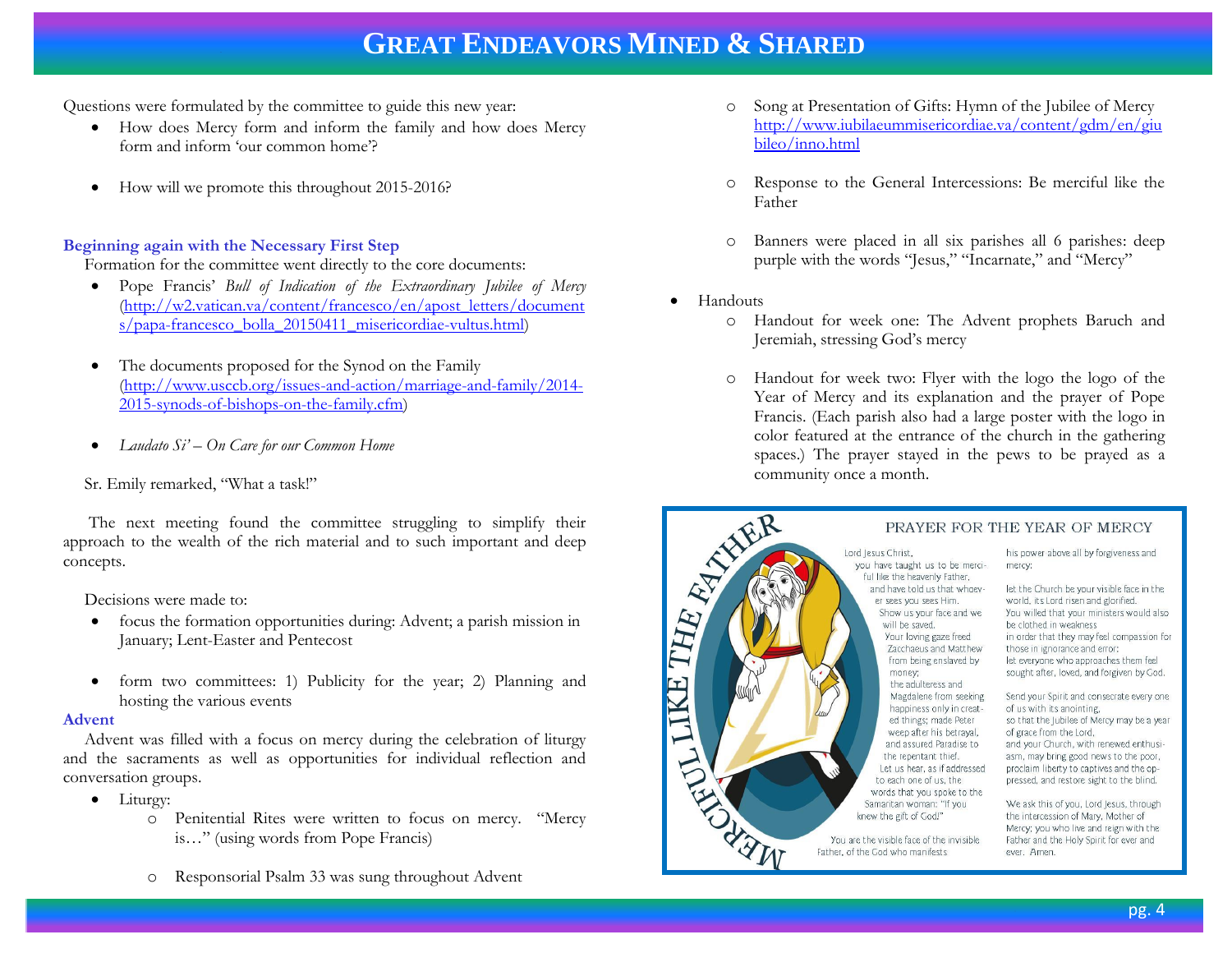During this second week booklets for the conversation groups were available: What Pope Francis Says About Mercy [\(http://store.pastoralplanning.com/whpofrsaabme.html\)](http://store.pastoralplanning.com/whpofrsaabme.html)

o Handout for week three: A Year of Mercy (a pamphlet explaining what the Year of Mercy means to the Church and to each of us and includes practical ideas and tips for things that can be done to celebrate the Jubilee, becoming beacons of mercy to the world [\(https://www.catholiccompany.com/year-mercy-pamphlet-](https://www.catholiccompany.com/year-mercy-pamphlet-50-pack-i114892/)

[50-pack-i114892/\)](https://www.catholiccompany.com/year-mercy-pamphlet-50-pack-i114892/). This was provided in English and Spanish – as is everything that is done within this cluster.

- o Handout for week four: Elizabeth, Mary and John Baptist
- Sunday bulletins:
	- o Short articles exploring the Year of Mercy
	- Activities of the parish
	- o Family Reconciliation Services focusing on mercy within the family
	- o Various websites with resources and available apps
- Publicity: large display boards inviting everyone to the parish mission in January focused on the living of mercy

#### **Lent-Easter**

 The focus for Lent continued to be on Mercy, but also on Pope Francis' encyclical, *Laudato Si,'* using a weekly flyer, *Lent 4.2 Caring for our Common Home* [\(http://www.lent42.org/Our-Common-Home/\)](http://www.lent42.org/Our-Common-Home/)

 The RCIA dramatically carry Catholics through Lent. Connected with the Scrutinies and the conversion focus of Lent, the parishes continued "Mercy is…" during the Penitential Rite (as they did in Advent).

 The Mercy Walk (prayer areas set up with pictures/symbols of the Works of Mercy according to the ideas in *Laudato Si*') invited people to from space to space, sitting for a while in silence, meditating on how their lives reflected the particular work of mercy.

Various Lenten talks were provided for the cluster of parishes:

- Mercy Through Our Gifts
- Hidden Mercy
- The Younger Son Leaves Home
- The Older Son Leaves Home
- Merciful Like the Father
- Nourished and Forgiven

 Throughout the process, it had been difficult to involve young adults. Perhaps because of the ongoing participation and enthusiasm of many adults within the six parishes, six young adults (college age) came together with Sr. Emily to plan a retreat evening shortly after Easter. (The young adults did the vast majority of brainstorming and planning, sometimes telling Sr. Emily that she could be quiet.)

 The planning team set up an enclosed environment to represent the "upper room" after Easter. The evening began with supper – in the room hiding with the disciples. Using several of the Easter Scripture readings – and their relationship to mercy – the evening had time for conversation, reflection and decision.

 A portion of the evening was dedicated to quiet time for people whose lives can be very busy and noisy. During this time, several options were available, meeting the various needs of the participants: a quiet prayer place, celebration of the Sacrament of Reconciliation, a conversation room (with a set of questions to discuss about how to be Mercy in this Year of Mercy), an arts room (with various art projects to assist in recognizing mercy in Jesus; {Talking was permitted in this room but only in whispers!}).

#### **The Pentecost Celebration of the Year of Mercy**

 As last year, Pentecost 2016 saw a large parish celebration to bring together the fruits of the year. An afternoon prayer service and dinner celebrated their renewed appreciation and commitment to mercy as well as their identity of many cultures within the cluster. (A Vietnamese doctor reminded the planning team that they needed some American square dancers.)

 The prayer service again featured individual reflections: each person was invited to remember a story or two about how mercy has touched them in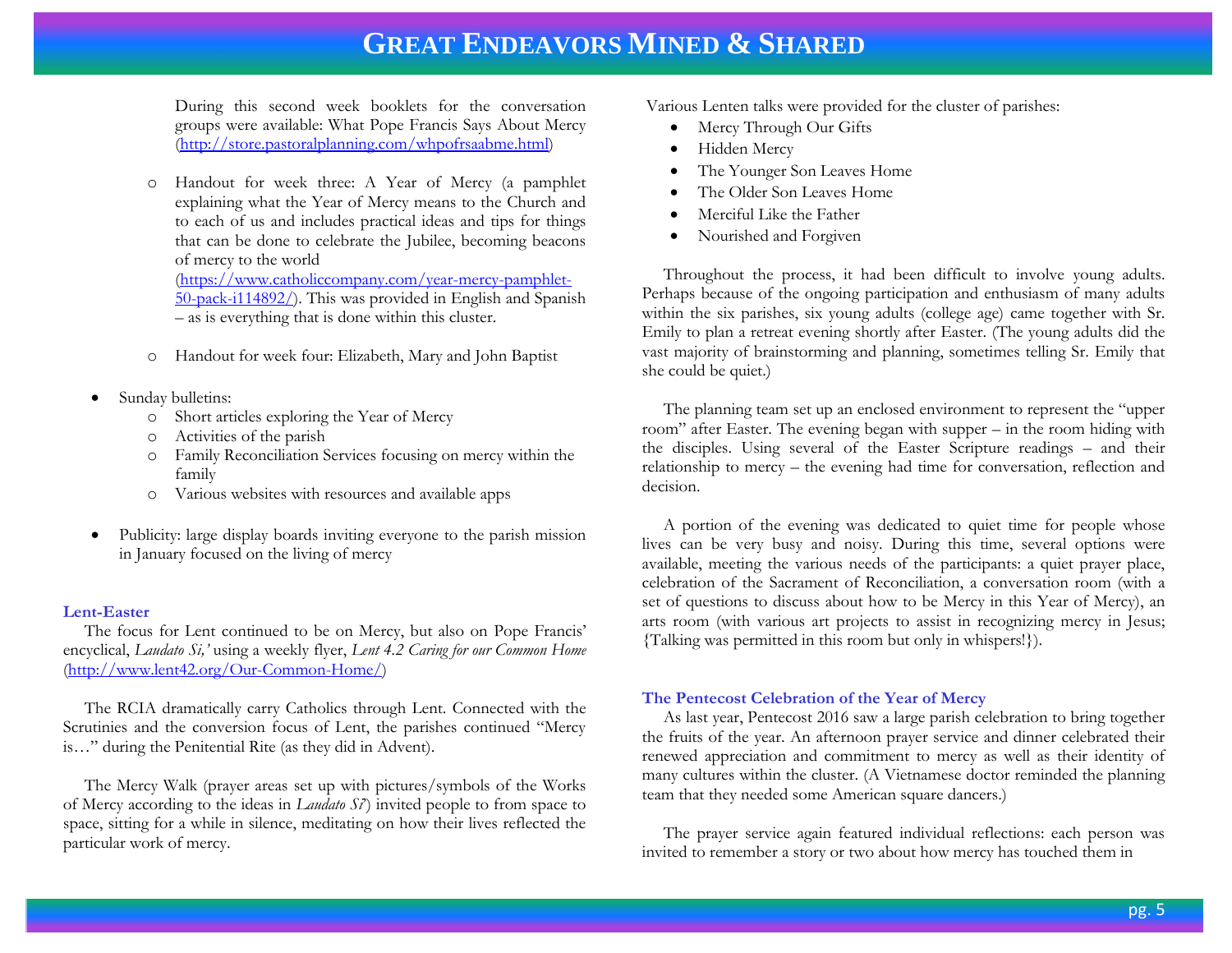their everyday lives. These were succinctly captured on post-it notes and shared with each other on display boards.

 Centered on the theme, "Mercifully, Jesus Sent Us His Spirit," the welcome and the printed program did not list any names; there were no recognitions and thank yous. They were hoping to invite everyone to simply experience "church" as "us."



#### **And the Journey Continues…**

The Year of Mercy will conclude with another parish mission – reflecting once again on the gift and challenge of mercy - in November 2016, before the beginning of Advent.



 Plans for the following year (2017) have already begun: focusing on *The Joy of Love.* Catechetical staffs and adult faith formation committees will spend three days studying the document and planning how to use with catechists, parents and all parishioners beginning in Advent 2016.

#### **A GEMS Suggestion**

 To read about another endeavor in which many parishes (not a cluster, but in the same geographic region) worked together in a joint venture, see [GEMS](http://www.janetschaeffler.com/Gems__12.pdfGEMS)  [#12.](http://www.janetschaeffler.com/Gems__12.pdfGEMS)

#### **Some GEMS Wonderings**

- What ideas have sparked in you as you read about this many-faceted opportunity?
- How might it be possible to revolve numerous activities around one theme  $-$  a theme which the church  $-$  or the needs of the day  $-$  are calling us to?
- If you formed a planning committee (as this cluster did), who would you invite from your parish?
- Could an endeavor such as this include parish-initiated and sponsored outreach and service?
- Has your parish (cluster/group of parishes) explored *The Joy of the Gospel;* the meaning (and challenge) of mercy; and *Laudato Si'?*
- Are you ready to explore Pope Francis' new book, *The Joy of Discipleship?*



#### **Adding New Luster to an Old Gem**

In **GEMS** #11, we explored Scripture study through an online opportunity.

Some continuing thoughts on using Facebook for adult faith formation:

- There are three types of Facebook Groups:
	- o Public (Open): everyone can see the Group, find it in a search and make posts